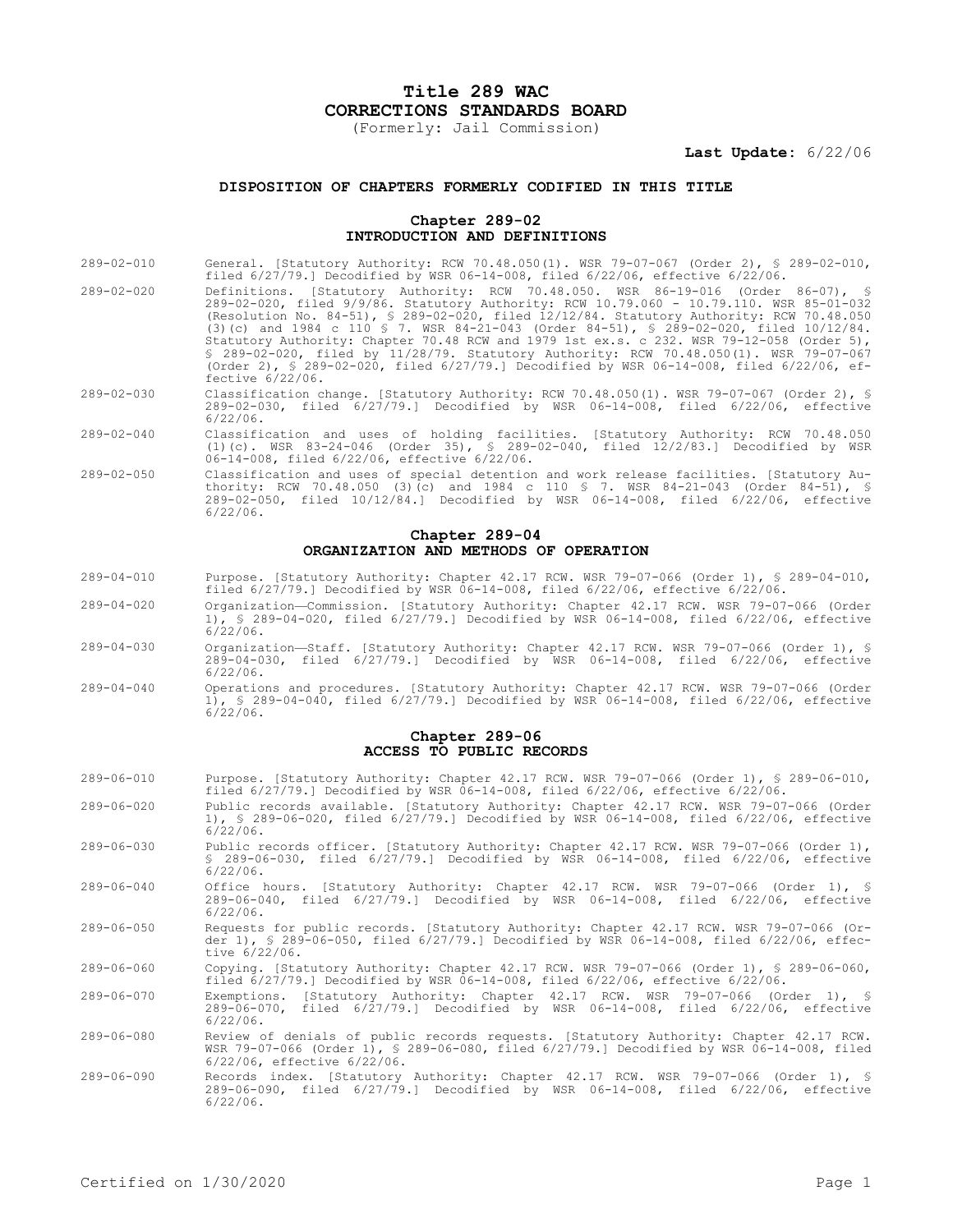- 289-06-100 State jail commission—Communications. [Statutory Authority: Chapter 42.17 RCW. WSR 79-07-066 (Order 1), § 289-06-100, filed 6/27/79.] Decodified by WSR 06-14-008, filed 6/22/06, effective 6/22/06.
- 289-06-110 Adoption of form. [Statutory Authority: Chapter 42.17 RCW. WSR 79-07-066 (Order 1), § 289-06-110, filed 6/27/79.] Decodified by WSR 06-14-008, filed 6/22/06, effective 6/22/06.

#### **Chapter 289-10**

## **PHYSICAL PLANT STANDARDS FOR SPECIAL DETENTION AND WORK RELEASE FACILITIES**

- 289-10-100 Purpose. [Statutory Authority: RCW 70.48.050 (3)(c) and 1984 c 110 § 7. WSR 84-21-043 (Order 84-51), § 289-10-100, filed 10/12/84.] Decodified by WSR 06-14-008, filed 6/22/06, effective 6/22/06.
- 289-10-110 Remodeled or new special detention and work release facilities. [Statutory Authority: RCW 70.48.050 (3)(c) and 1984 c 110 § 7. WSR 84-21-043 (Order 84-51), § 289-10-110, filed 10/12/84.] Decodified by WSR 06-14-008, filed 6/22/06, effective 6/22/06.
- 289-10-200 Design plans. [Statutory Authority: RCW 70.48.050 (3)(c) and 1984 c 110 § 7. WSR 84-21-043 (Order 84-51), § 289-10-200, filed 10/12/84.] Decodified by WSR 06-14-008, filed 6/22/06, effective 6/22/06.
- 289-10-300 Design criteria. [Statutory Authority: RCW 70.48.050 (3)(c) and 1984 c 110 § 7. WSR 84-21-043 (Order 84-51), § 289-10-300, filed 10/12/84.] Decodified by WSR 06-14-008, filed 6/22/06, effective 6/22/06.
- 289-10-310 Living space. [Statutory Authority: RCW 70.48.050. WSR 86-19-016 (Order 86-07), § 289-10-310, filed 9/9/86. Statutory Authority: RCW 70.48.050 (3)(c) and 1984 c 110 § 7. WSR 84-21-043 (Order 84-51), § 289-10-310, filed 10/12/84.] Decodified by WSR 06-14-008, filed 6/22/06, effective 6/22/06.
- 289-10-320 Leisure time activity space. [Statutory Authority: RCW 70.48.050 (3)(c) and 1984 c 110 § 7. WSR 84-21-043 (Order 84-51), § 289-10-320, filed 10/12/84.] Repealed by WSR 86-19-016 (Order 86-07), filed 9/9/86. Statutory Authority: RCW 70.48.050.
- 289-10-330 Variances room/dormitories and leisure time activity space. [Statutory Authority: RCW 70.48.050 (3)(c) and 1984 c 110 § 7. WSR 84-21-043 (Order 84-51), § 289-10-330, filed 10/12/84.] Repealed by WSR 86-19-016 (Order 86-07), filed 9/9/86. Statutory Authority: RCW 70.48.050.
- 289-10-340 Segregation. [Statutory Authority: RCW 70.48.050 (3)(c) and 1984 c 110 § 7. WSR 84-21-043 (Order 84-51), § 289-10-340, filed 10/12/84.] Decodified by WSR 06-14-008, filed 6/22/06, effective 6/22/06.
- 289-10-350 Program and exercise areas. [Statutory Authority: RCW 70.48.050 (3)(c) and 1984 c 110 § 7. WSR 84-21-043 (Order 84-51), § 289-10-350, filed 10/12/84.] Decodified by WSR 06-14-008, filed 6/22/06, effective 6/22/06.
- 289-10-360 Kitchen and dining facilities. [Statutory Authority: RCW 70.48.050 (3)(c) and 1984 c 110 § 7. WSR 84-21-043 (Order 84-51), § 289-10-360, filed 10/12/84.] Decodified by WSR 06-14-008, filed 6/22/06, effective 6/22/06.
- 289-10-370 Visitation and confidential consultation. [Statutory Authority: RCW 70.48.050 (3)(c) and 1984 c 110 § 7. WSR 84-21-043 (Order 84-51), § 289-10-370, filed 10/12/84.] Decodified by WSR 06-14-008, filed 6/22/06, effective 6/22/06.
- 289-10-380 Laundry. [Statutory Authority: RCW 70.48.050 (3)(c) and 1984 c 110 § 7. WSR 84-21-043 (Order 84-51), § 289-10-380, filed 10/12/84.] Decodified by WSR 06-14-008, filed 6/22/06, effective 6/22/06.
- 289-10-390 Storage. [Statutory Authority: RCW 70.48.050 (3)(c) and 1984 c 110 § 7. WSR 84-21-043 (Order 84-51), § 289-10-390, filed 10/12/84.] Decodified by WSR 06-14-008, filed 6/22/06, effective 6/22/06.
- 289-10-400 Supervisory stations. [Statutory Authority: RCW 70.48.050 (3)(c) and 1984 c 110 § 7. WSR 84-21-043 (Order 84-51), § 289-10-400, filed 10/12/84.] Decodified by WSR 06-14-008, filed 6/22/06, effective 6/22/06.
- 289-10-410 Control stations. [Statutory Authority: RCW 70.48.050 (3)(c) and 1984 c 110 § 7. WSR 84-21-043 (Order 84-51), § 289-10-410, filed 10/12/84.] Decodified by WSR 06-14-008, filed 6/22/06, effective 6/22/06.
- 289-10-420 Surveillance and locking equipment. [Statutory Authority: RCW 70.48.050 (3)(c) and 1984 c 110 § 7. WSR 84-21-043 (Order 84-51), § 289-10-420, filed 10/12/84.] Decodified by WSR 06-14-008, filed 6/22/06, effective 6/22/06.
- 289-10-430 Admission and reception areas. [Statutory Authority: RCW 70.48.050 (3)(c) and 1984 c 110 § 7. WSR 84-21-043 (Order 84-51), § 289-10-430, filed 10/12/84.] Decodified by WSR 06-14-008, filed 6/22/06, effective 6/22/06.
- 289-10-440 Medical examining room. [Statutory Authority: RCW 70.48.050 (3)(c) and 1984 c 110 § 7. WSR 84-21-043 (Order 84-51), § 289-10-440, filed 10/12/84.] Decodified by WSR 06-14-008, filed 6/22/06, effective 6/22/06.
- 289-10-500 Building codes. [Statutory Authority: RCW 70.48.050 (3)(c) and 1984 c 110 § 7. WSR 84-21-043 (Order 84-51), § 289-10-500, filed 10/12/84.] Decodified by WSR 06-14-008, filed 6/22/06, effective 6/22/06.
- 289-10-510 Windows and/or skylights. [Statutory Authority: RCW 70.48.050 (3)(c) and 1984 c 110 § 7. WSR 84-21-043 (Order 84-51), § 289-10-510, filed 10/12/84.] Decodified by WSR 06-14-008, filed 6/22/06, effective 6/22/06.
- 289-10-520 Toilet—Wash basin. [Statutory Authority: RCW 70.48.050. WSR 86-19-016 (Order 86-07), § 289-10-520, filed 9/9/86. Statutory Authority: RCW 70.48.050 (3)(c) and 1984 c 110 § 7. WSR 84-21-043 (Order 84-51), § 289-10-520, filed 10/12/84.] Decodified by WSR 06-14-008, filed 6/22/06, effective 6/22/06.
- 289-10-530 Shower/bathing. [Statutory Authority: RCW 70.48.050. WSR 86-19-016 (Order 86-07), § 289-10-530, filed 9/9/86. Statutory Authority: RCW 70.48.050 (3)(c) and 1984 c 110 § 7.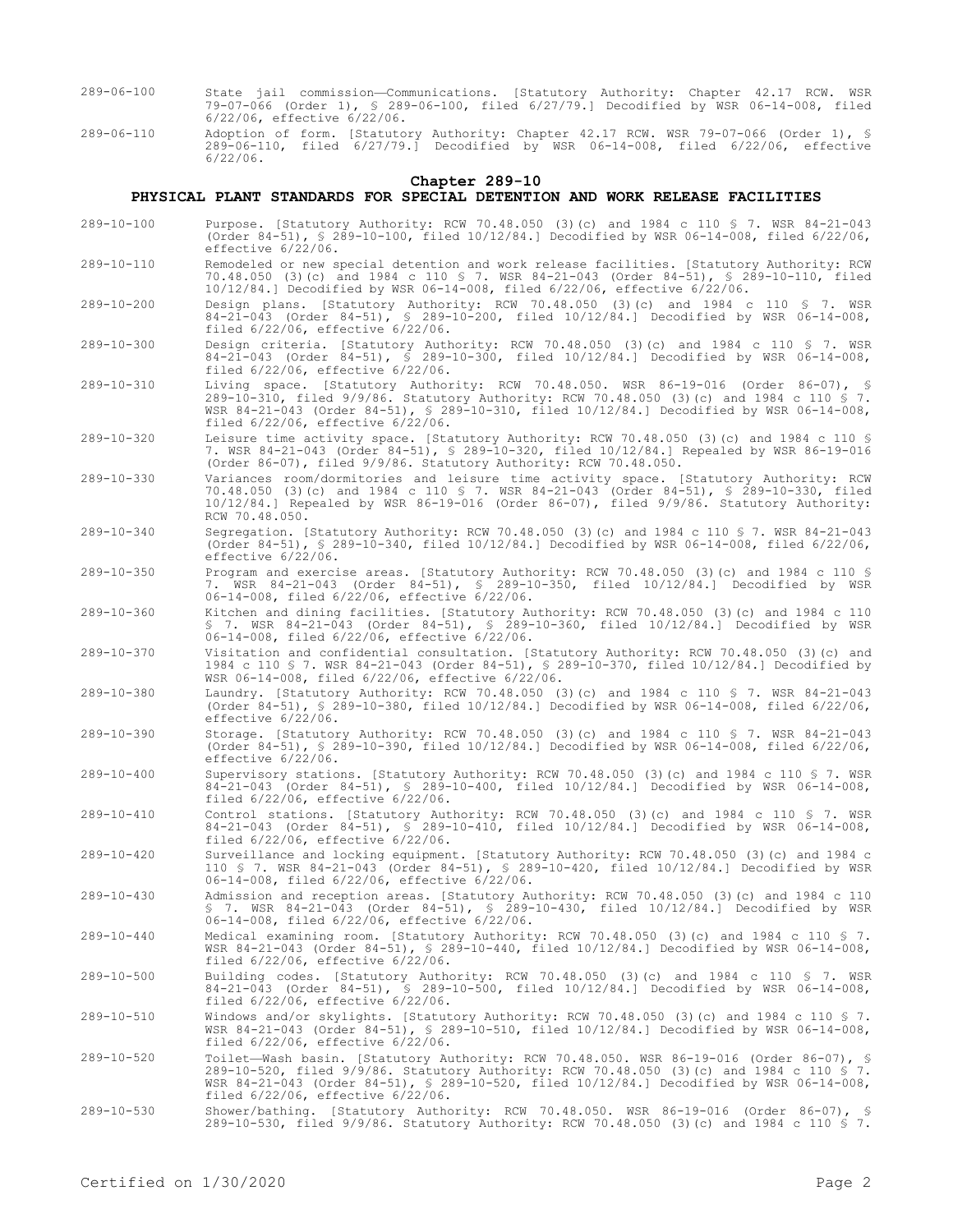WSR 84-21-043 (Order 84-51), § 289-10-530, filed 10/12/84.] Decodified by WSR 06-14-008, filed 6/22/06, effective 6/22/06.

289-10-600 Emergency power. [Statutory Authority: RCW 70.48.050 (3)(c) and 1984 c 110 § 7. WSR 84-21-043 (Order 84-51), § 289-10-600, filed 10/12/84.] Decodified by WSR 06-14-008, filed 6/22/06, effective 6/22/06.

## **Chapter 289-12 PHYSICAL PLANT STANDARDS**

- 289-12-010 Purpose. [Statutory Authority: RCW 70.48.050(1). WSR 79-07-067 (Order 2), § 289-12-010, filed 6/27/79.] Decodified by WSR 06-14-008, filed 6/22/06, effective 6/22/06.
- 289-12-020 Approval of site selection and design plan. [Statutory Authority: RCW 70.48.050(1). WSR 79-07-067 (Order 2), § 289-12-020, filed 6/27/79.] Decodified by WSR 06-14-008, filed 6/22/06, effective 6/22/06.
- 289-12-030 New facilities. [Statutory Authority: RCW 70.48.050. WSR 86-19-016 (Order 86-07), § 289-12-030, filed 9/9/86. Statutory Authority: RCW 70.48.050 (1)(a) and 70.48.070. WSR 85-14-120 (Resolution No. 85-02), § 289-12-030, filed 7/3/85; WSR 85-05-002 (Resolution No. 85-02), § 289-12-030, filed 2/7/85. Statutory Authority: Chapter 70.48 RCW. WSR 82-20-094 (Order 30), § 289-12-030, filed 10/6/82. Statutory Authority: RCW 70.48.050(5) and 70.48.070(4). WSR 82-08-051 (Order 24), § 289-12-030, filed 4/2/82. Statutory Authority: RCW 70.48.050(1). WSR 79-07-067 (Order 2), § 289-12-030, filed 6/27/79.] Decodified by WSR 06-14-008, filed 6/22/06, effective 6/22/06.
- 289-12-035 Guidelines for review of plans not meeting physical plant standards. [Statutory Authority: 1981 2nd ex.s. c 12, RCW 70.48.050(5), 70.48.060(3) and 70.48.070(4). WSR 82-11-069 (Order 27), § 289-12-035, filed 5/17/82.] Decodified by WSR 06-14-008, filed 6/22/06, effective 6/22/06.
- 289-12-040 Remodeled facilities. [Statutory Authority: RCW 70.48.050(1). WSR 79-07-067 (Order 2), § 289-12-040, filed 6/27/79.] Decodified by WSR 06-14-008, filed 6/22/06, effective 6/22/06.
- 289-12-045 Variances from space requirements. [Statutory Authority: RCW 70.48.050. WSR 86-19-016 (Order 86-07), § 289-12-045, filed 9/9/86.] Decodified by WSR 06-14-008, filed 6/22/06, effective  $6/22/06$ .

## **Chapter 289-13 JAIL CONSTRUCTION FUNDING PROCEDURES**

- 289-13-010 Purpose. [Statutory Authority: Chapter 70.48 RCW and 1979 ex.s. c 232. WSR 79-11-002 (Or- $289-13-010$ , filed  $10/4/79$ .] Decodified by WSR 06-14-008, filed 6/22/06, effecder 4),  $\frac{1}{5}$  289<br>tive 6/22/06.
- 289-13-020 Application—General. [Statutory Authority: Chapter 70.48 RCW and 1979 ex.s. c 232. WSR 79-11-002 (Order 4), § 289-13-020, filed 10/4/79.] Decodified by WSR 06-14-008, filed 6/22/06, effective 6/22/06.
- 289-13-030 Applications for funding. [Statutory Authority: Chapter 70.48 RCW and 1979 ex.s. c 232. WSR 79-11-002 (Order 4), § 289-13-030, filed 10/4/79.] Decodified by WSR 06-14-008, filed nsk 79-11-002 (Order 4), §<br>6/22/06, effective 6/22/06.
- 289-13-040 Review of funding applications—Initial. [Statutory Authority: Chapter 70.48 RCW and 1979 ex.s. c 232. WSR 79-11-002 (Order 4), § 289-13-040, filed 10/4/79.] Decodified by WSR 06-14-008, filed 6/22/06, effective 6/22/06.
- 289-13-050 Final review of funding applications—General. [Statutory Authority: Chapter 70.48 RCW and 1979 ex.s. c 232. WSR 79-11-002 (Order 4), § 289-13-050, filed 10/4/79.] Decodified by WSR 06-14-008, filed 6/22/06, effective 6/22/06.
- 289-13-060 Final review of funding application—Capacity. [Statutory Authority: Chapter 70.48 RCW and 1979 ex.s. c 232. WSR 79-11-002 (Order 4), § 289-13-060, filed 10/4/79.] Decodified by WSR 06-14-008, filed 6/22/06, effective 6/22/06.
- 289-13-070 Final review of funding applications—Level of funding. [Statutory Authority: RCW 70.48.260 and 70.48.060(3). WSR 82-11-071 (Order 29), § 289-13-070, filed 5/17/82. Statutory Authority: Chapter 70.48 RCW. WSR 82-01-090 (Order 20), § 289-13-070, filed 12/22/81. Statutory Authority: RCW 70.48.060. WSR 81-03-029 (Order 9), § 289-13-070, filed 1/12/81. Statutory Authority: Chapter 70.48 RCW and 1979 ex.s. c 232. WSR 79-11-002 (Order 4), § 289-13-070, filed 10/4/79.] Decodified by WSR 06-14-008, filed 6/22/06, effective 6/22/06.
- 289-13-075 Additional funding. [Statutory Authority: Chapter 70.48 RCW. WSR 82-01-090 (Order 20), § 289-13-075, filed 12/22/81. Statutory Authority: RCW 70.48.060. WSR 81-03-029 (Order 9), § 289-13-075, filed 1/12/81.] Decodified by WSR 06-14-008, filed 6/22/06, effective 6/22/06.
- 289-13-080 Determination of priorities. [Statutory Authority: Chapter 70.48 RCW and 1979 ex.s. c 232. WSR 79-11-002 (Order 4), § 289-13-080, filed 10/4/79.] Decodified by WSR 06-14-008, filed 6/22/06, effective 6/22/06.
- 289-13-090 Reimbursement of qualifying applicants. [Statutory Authority: Chapter 70.48 RCW. WSR 80-04-113 (Order 6), § 289-13-090, filed 4/2/80. Statutory Authority: Chapter 70.48 RCW and 1979 ex.s. c 232. WSR 79-11-002 (Order 4), § 289-13-090, filed 10/4/79.] Repealed by WSR 82-01-090 (Order 20), filed 12/22/81. Statutory Authority: Chapter 70.48 RCW.
- 289-13-100 Encumbrance of funds for new projects. [Statutory Authority: Chapter 70.48 RCW. WSR 80-04-113 (Order 6), § 289-13-100, filed 4/2/80.] Decodified by WSR 06-14-008, filed 6/22/06, effective 6/22/06.
- 289-13-105 Appeals from funding decisions. [Statutory Authority: Chapter 70.48 RCW. WSR 80-15-027 (Order 8), § 289-13-105, filed 10/8/80.] Repealed by WSR 82-01-090 (Order 20), filed 12/22/81. Statutory Authority: Chapter 70.48 RCW.
- 289-13-110 Authorization to proceed—Time limits. [Statutory Authority: Chapter 70.48 RCW. WSR 82-01-090 (Order 20), § 289-13-110, filed 12/22/81; WSR 81-11-068 (Order 14), §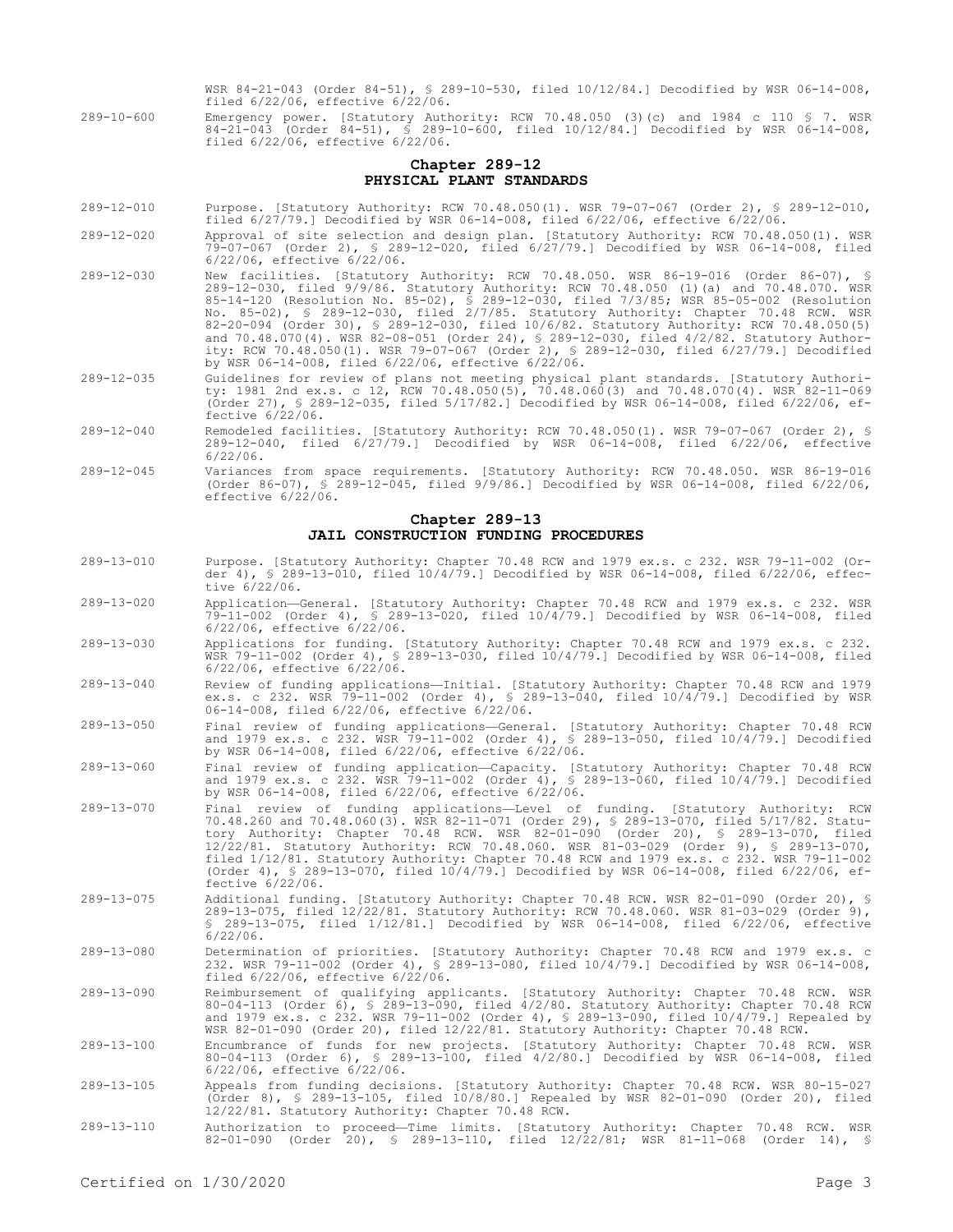6), § 289-13-110, filed 4/2/80.] Decodified by WSR 06-14-008, filed 6/22/06, effective 6/22/06. 289-13-120 Schematic design package—Contents. [Statutory Authority: Chapter 70.48 RCW. WSR 82-01-090 (Order 20), § 289-13-120, filed 12/22/81; WSR 80-04-113 (Order 6), § 289-13-120, filed 4/2/80.] Decodified by WSR 06-14-008, filed 6/22/06, effective 6/22/06. 289-13-130 Authorization to prepare final plans and specifications (construction documents). [Statutory Authority: Chapter 70.48 RCW. WSR 80-04-113 (Order 6), § 289-13-130, filed 4/2/80.] Decodified by WSR 06-14-008, filed 6/22/06, effective 6/22/06. 289-13-140 Final plans and specifications—Bid and contract provisions. [Statutory Authority: Chapter 70.48 RCW. WSR 80-04-113 (Order 6), § 289-13-140, filed 4/2/80.] Repealed by WSR 82-01-090 (Order 20), filed 12/22/81. Statutory Authority: Chapter 70.48 RCW. 289-13-150 Final plans and specifications—Form of submission. [Statutory Authority: Chapter 70.48 RCW. WSR 82-01-090 (Order 20), § 289-13-150, filed 12/22/81; WSR 80-04-113 (Order 6), § 289-13-150, filed 4/2/80.] Decodified by WSR 06-14-008, filed 6/22/06, effective 6/22/06. 289-13-160 Preliminary provisional allotment of state funds. [Statutory Authority: Chapter 70.48 RCW. WSR 80-04-113 (Order 6), § 289-13-160, filed 4/2/80.] Decodified by WSR 06-14-008, filed 6/22/06, effective 6/22/06. 289-13-170 Contractor affirmative action plan. [Statutory Authority: RCW 70.48.060(3). WSR 81-18-078 (Order 17), § 289-13-170, filed 9/2/81; WSR 81-03-029 (Order 9), § 289-13-170, filed 1/12/81. Statutory Authority: Chapter 70.48 RCW. WSR 80-04-113 (Order 6), § 289-13-170, filed  $4/2/80$ .] Decodified by WSR 06-14-008, filed 6/22/06, effective 6/22/06. 289-13-180 Bid data and document requirements following bid opening. [Statutory Authority: Chapter 70.48 RCW. WSR 82-01-090 (Order 20), § 289-13-180, filed 12/22/81; WSR 80-04-113 (Order 6), § 289-13-180, filed 4/2/80.] Decodified by WSR 06-14-008, filed 6/22/06, effective 6/22/06. 289-13-190 Final allotment of state funds. [Statutory Authority: Chapter 70.48 RCW. WSR 82-01-090 (Order 20), § 289-13-190, filed 12/22/81; WSR 81-11-068 (Order 14), § 289-13-190, filed 5/20/81; WSR 80-04-113 (Order 6), § 289-13-190, filed 4/2/80.] Decodified by WSR 06-14-008, filed 6/22/06, effective 6/22/06. 289-13-200 Disbursement of funds for construction or remodeling of jail facilities—Administration of payments from state funds under direction of director. [Statutory Authority: Chapter 70.48 RCW. WSR 80-04-113 (Order 6), § 289-13-200, filed 4/2/80.] Decodified by WSR 06-14-008, filed 6/22/06, effective 6/22/06. 289-13-210 Payments from state jail improvement and construction account. [Statutory Authority: Chapter 70.48 RCW. WSR 80-04-113 (Order 6), § 289-13-210, filed 4/2/80.] Decodified by WSR 06-14-008, filed 6/22/06, effective 6/22/06. 289-13-220 Change orders. [Statutory Authority: Chapter 70.48 RCW. WSR 80-04-113 (Order 6), § 289-13-220, filed 4/2/80.] Decodified by WSR 06-14-008, filed 6/22/06, effective 6/22/06. 289-13-230 Disbursement of funds for construction of jails—Final payments on contracts. [Statutory Authority: Chapter 70.48 RCW. WSR 80-04-113 (Order 6), § 289-13-230, filed 4/2/80.] Decodified by WSR 06-14-008, filed 6/22/06, effective 6/22/06.

289-13-110, filed 5/20/81. Statutory Authority: RCW 70.48.060. WSR 81-03-029 (Order 9), § 289-13-110, filed 1/12/81. Statutory Authority: Chapter 70.48 RCW. WSR 80-04-113 (Order

- 289-13-235 Certification of new jail facility. [Statutory Authority: RCW 70.48.060(5) and 70.48.080. WSR 83-07-059 (Order 33), § 289-13-235, filed 3/22/83.] Decodified by WSR 06-14-008, filed 6/22/06, effective 6/22/06.
- 289-13-240 Proportionate allocation of funding. [Statutory Authority: RCW 70.48.060 and 70.48.090(2). WSR 82-24-067 (Order 31), § 289-13-240, filed 12/1/82.] Decodified by WSR 06-14-008, filed 6/22/06, effective 6/22/06.

## **Chapter 289-14 CUSTODIAL CARE STANDARDS—ADMINISTRATION**

- 289-14-005 Introduction to custodial care standards. [Statutory Authority: Chapter 70.48 RCW. WSR 81-08-014 (Order 13), § 289-14-005, filed 3/24/81. WSR 81-07-057 (Order 10), § 289-14-005, filed 3/18/81. Statutory Authority: Chapter 70.48 RCW and 1979 1st ex.s. c 232. WSR 79-12-058 (Order 5), § 289-14-005, filed 11/28/79. Statutory Authority: RCW 70.48.050(1). WSR 79-07-067 (Order 2), § 289-14-005, filed 6/27/79.] Decodified by WSR 06-14-008, filed 6/22/06, effective 6/22/06. 289-14-010 Emergency suspension of custodial care standards. [Statutory Authority: Chapter 70.48 RCW. WSR 81-07-057 (Order 10), § 289-14-010, filed 3/18/81. Statutory Authority: RCW 70.48.050(1). WSR 79-07-067 (Order 2), § 289-14-010, filed 6/27/79.] Decodified by WSR 06-14-008, filed 6/22/06, effective 6/22/06.
- 289-14-020 Staffing. [Statutory Authority: RCW 70.48.050(1). WSR 79-07-067 (Order 2), § 289-14-020, filed 6/27/79.] Repealed by WSR 81-07-057 (Order 10), filed 3/18/81. Statutory Authority: Chapter 70.48 RCW.
- 289-14-030 Records. [Statutory Authority: RCW 70.48.050(1). WSR 79-07-067 (Order 2), § 289-14-030, filed 6/27/79.] Repealed by WSR 81-07-057 (Order 10), filed 3/18/81. Statutory Authority: Chapter 70.48 RCW.
- 289-14-100 General administration. (Holding facilities.) [Statutory Authority: Chapter 70.48 RCW. WSR 81-08-014 (Order 13), § 289-14-100, filed 3/24/81.] Decodified by WSR 06-14-008, filed 6/22/06, effective 6/22/06.
- 289-14-120 Training. (Holding facilities.) [Statutory Authority: Chapter 70.48 RCW. WSR 81-08-014 (Order 13), § 289-14-120, filed 3/24/81.] Decodified by WSR 06-14-008, filed 6/22/06, effective 6/22/06.
- 289-14-130 Records. (Holding facilities.) [Statutory Authority: Chapter 70.48 RCW. WSR 81-08-014 (Order 13), § 289-14-130, filed 3/24/81.] Decodified by WSR 06-14-008, filed 6/22/06, effective 6/22/06.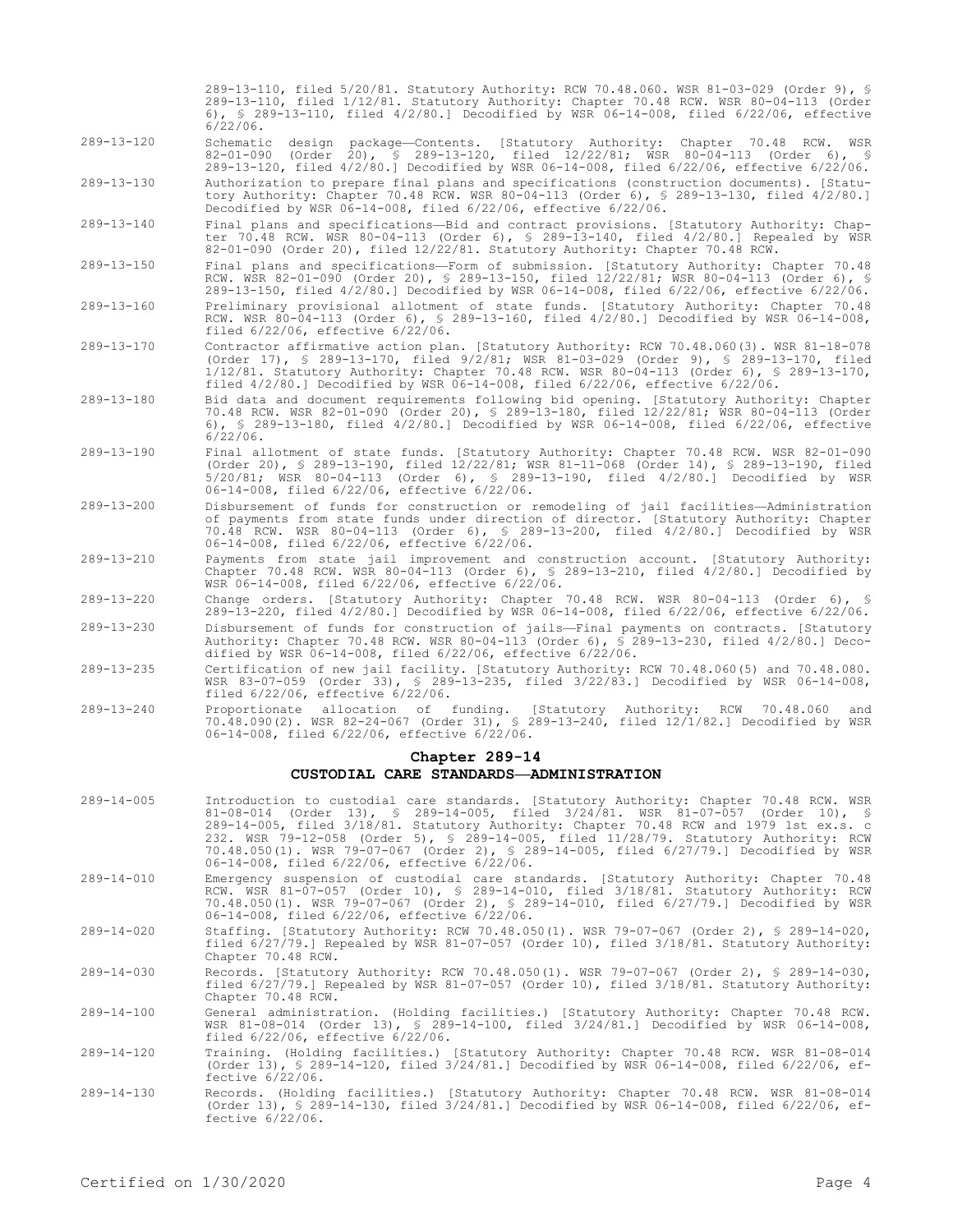- 289-14-200 General administration. (Detention and correctional facilities.) [Statutory Authority: Chapter 70.48 RCW. WSR 81-07-057 (Order 10), § 289-14-200, filed 3/18/81.] Decodified by WSR 06-14-008, filed 6/22/06, effective 6/22/06.
- 289-14-210 Determination of staff positions. (Detention and correctional facilities.) [Statutory Authority: Chapter 70.48 RCW. WSR 81-07-057 (Order 10), § 289-14-210, filed 3/18/81.] Decodified by WSR 06-14-008, filed 6/22/06, effective 6/22/06.
- 289-14-220 Training. (Detention and correctional facilities.) [Statutory Authority: Chapter 70.48 RCW. WSR 81-07-057 (Order 10), § 289-14-220, filed 3/18/81.] Decodified by WSR 06-14-008, filed 6/22/06, effective 6/22/06.
- 289-14-230 Records. (Detention and correctional facilities.) [Statutory Authority: Chapter 70.48 RCW. WSR 81-07-057 (Order 10), § 289-14-230, filed 3/18/81.] Decodified by WSR 06-14-008, filed 6/22/06, effective 6/22/06.

#### **Chapter 289-15 CUSTODIAL CARE STANDARDS—SAFETY**

- 289-15-100 Emergency procedures. (Holding facilities.) [Statutory Authority: Chapter 70.48 RCW. WSR 81-08-014 (Order 13), § 289-15-100, filed 3/24/81.] Decodified by WSR 06-14-008, filed 6/22/06, effective 6/22/06.
- 289-15-110 Fire prevention and suppression. (Holding facilities.) [Statutory Authority: Chapter 70.48 RCW. WSR 81-08-014 (Order 13), § 289-15-110, filed 3/24/81.] Decodified by WSR 06-14-008, filed 6/22/06, effective 6/22/06.
- 289-15-120 Overcrowding. (Holding facilities.) [Statutory Authority: Chapter 70.48 RCW. WSR 81-08-014 (Order 13), § 289-15-120, filed 3/24/81.] Decodified by WSR 06-14-008, filed 6/22/06, effective 6/22/06.
- 289-15-130 Use of force. (Holding facilities.) [Statutory Authority: RCW 70.48.050 (3)(c). WSR 84-16-042 (Order 84-02), § 289-15-130, filed 7/27/84. Statutory Authority: Chapter 70.48 RCW. WSR 81-08-014 (Order 13), § 289-15-130, filed 3/24/81.] Decodified by WSR 06-14-008, filed 6/22/06, effective 6/22/06.
- 289-15-200 Emergency procedures. (Detention and correctional facilities.) [Statutory Authority: Chapter 70.48 RCW. WSR 81-07-057 (Order 10), § 289-15-200, filed 3/18/81.] Decodified by WSR 06-14-008, filed 6/22/06, effective 6/22/06.
- 289-15-210 Fire prevention and suppression. (Detention and correctional facilities.) [Statutory Authority: RCW 70.48.050 (3)(c). WSR 84-21-042 (Order 84-50), § 289-15-210, filed 10/12/84. Statutory Authority: Chapter 70.48 RCW. WSR 81-07-057 (Order 10), § 289-15-210, filed 3/18/81.] Decodified by WSR 06-14-008, filed 6/22/06, effective 6/22/06.
- 289-15-220 Overcrowding. (Detention and correctional facilities.) [Statutory Authority: Chapter 70.48 RCW. WSR 82-01-091 (Order 21), § 289-15-220, filed 12/22/81; WSR 81-08-001 (Order 12), § 289-15-220, filed 3/19/81.] Decodified by WSR 06-14-008, filed 6/22/06, effective 6/22/06.
- 289-15-225 Maximum capacities. [Statutory Authority: RCW 70.48.050 (1)(c) and 70.48.070. WSR 87-17-022 (Order 87-2), § 289-15-225, filed 8/12/87. Statutory Authority: RCW 70.48.050 (1)(a) and 70.48.070. WSR 87-05-040 (Order 87-1), § 289-15-225, filed 2/18/87; WSR 86-19-015 (Order 86-06), § 289-15-225, filed 9/9/86; WSR 86-09-070 (Resolution No. 86-05), § 289-15-225, filed 4/18/86; WSR 86-02-021 (Order 86-04), § 289-15-225, filed 12/24/85; WSR 85-14-086 (Order 85-03), § 289-15-225, filed 7/1/85; WSR 85-05-001 (Resolution No. 85-01), § 289-15-225, filed 2/7/85; WSR 85-01-034 (Resolution No. 84-52), § 289-15-225, filed 12/12/84. Statutory Authority: RCW 70.48.050 (1)(c). WSR 84-16-041 (Order 84-01), § 289-15-225, filed 7/27/84. Statutory Authority: RCW 70.48.050 (1)(a) and 70.48.070(4). WSR 83-20-092 (Order 34), § 289-15-225, filed 10/5/83; WSR 83-04-004 (Order 32), § 289-15-225, filed 1/21/83; WSR 82-11-070 (Order 28), § 289-15-225, filed 5/17/82.] Decodified by WSR 06-14-008, filed 6/22/06, effective 6/22/06.
- 289-15-230 Use of force. (Detention and correctional facility.) [Statutory Authority: RCW 70.48.050 (3)(c). WSR 84-16-042 (Order 84-02), § 289-15-230, filed 7/27/84. Statutory Authority: Chapter 70.48 RCW. WSR 81-07-057 (Order 10), § 289-15-230, filed 3/18/81.] Decodified by WSR 06-14-008, filed 6/22/06, effective 6/22/06.

#### **Chapter 289-16**

## **CUSTODIAL CARE STANDARDS—OPERATIONS**

- 289-16-010 Admissions. [Statutory Authority: RCW 70.48.050(1). WSR 79-07-067 (Order 2), § 289-16-010, filed 6/27/79.] Repealed by WSR 81-07-057 (Order 10), filed 3/18/81. Statutory Authority: Chapter 70.48 RCW.
- 289-16-020 Classification/segregation. [Statutory Authority: RCW 70.48.050(1). WSR 79-07-067 (Order 2), § 289-16-020, filed 6/27/79.] Repealed by WSR 81-07-057 (Order 10), filed 3/18/81. Statutory Authority: Chapter 70.48 RCW.
- 289-16-030 Release and transfer. [Statutory Authority: RCW 70.48.050(1). WSR 79-07-067 (Order 2), § 289-16-030, filed 6/27/79.] Repealed by WSR 81-07-057 (Order 10), filed 3/18/81. Statutory Authority: Chapter 70.48 RCW.
- 289-16-040 Transportation. [Statutory Authority: RCW 70.48.050(1). WSR 79-07-067 (Order 2), § 289-16-040, filed 6/27/79.] Repealed by WSR 81-07-057 (Order 10), filed 3/18/81. Statutory Authority: Chapter 70.48 RCW.
- 289-16-100 Admissions. (Holding facilities.) [Statutory Authority: RCW 10.79.060 10.79.110. WSR 85-01-032 (Resolution No. 84-51), § 289-16-100, filed 12/12/84. Statutory Authority: Chapter 70.48 RCW. WSR 81-08-014 (Order 13), § 289-16-100, filed 3/24/81.] Decodified by WSR 06-14-008, filed 6/22/06, effective 6/22/06.
- 289-16-110 Preclassification procedures. (Holding facilities.) [Statutory Authority: Chapter 70.48 RCW. WSR 81-08-014 (Order 13), § 289-16-110, filed 3/24/81.] Decodified by WSR 06-14-008, filed 6/22/06, effective 6/22/06.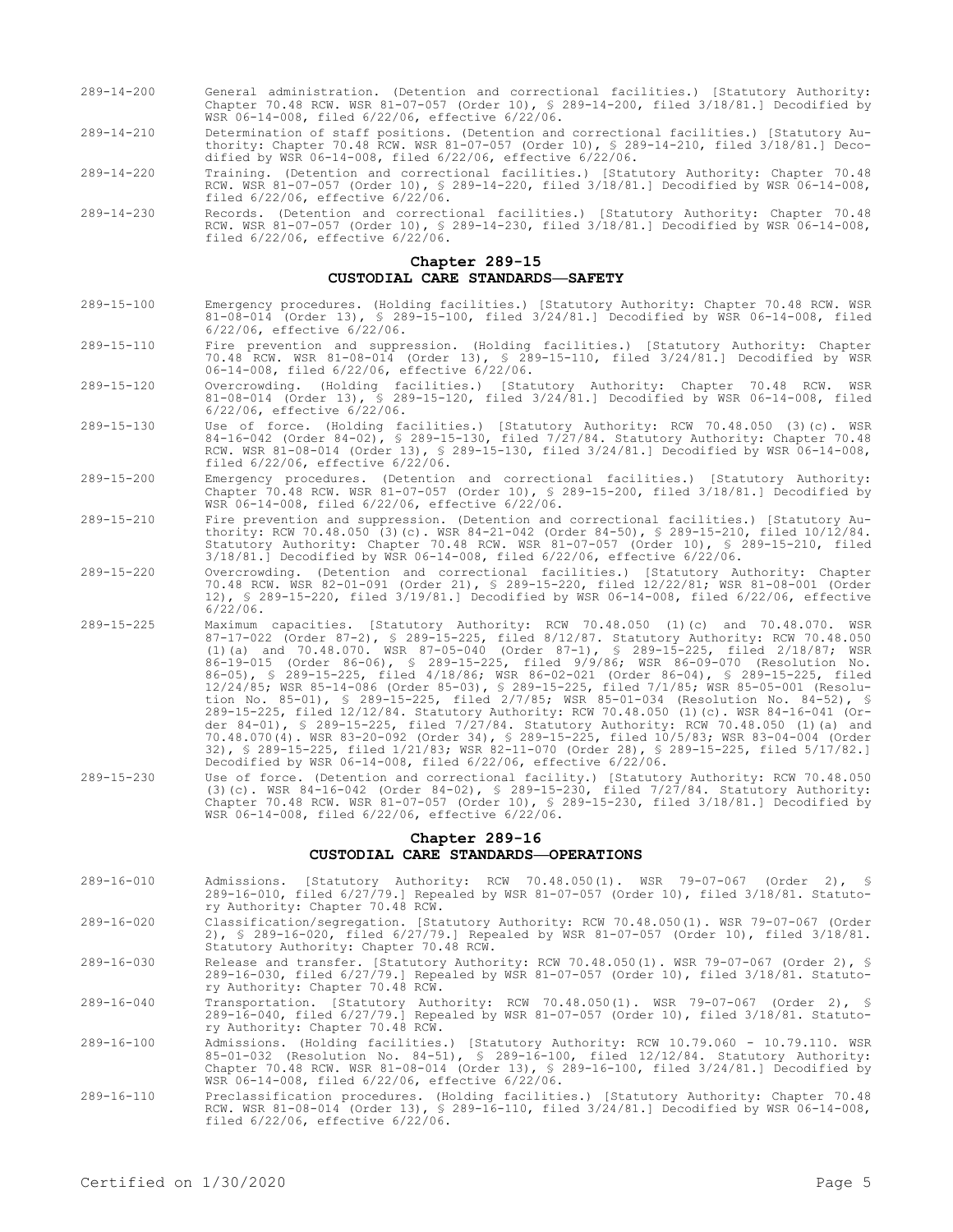- 289-16-120 Orientation. (Holding facilities.) [Statutory Authority: Chapter 70.48 RCW. WSR 81-08-014 (Order 13), § 289-16-120, filed 3/24/81.] Decodified by WSR 06-14-008, filed 6/22/06, effective 6/22/06.
- 289-16-130 Classification/segregation. (Holding facilities.) [Statutory Authority: 1985 c 50. WSR 85-18-025 (Order 86-03), § 289-16-130, filed 8/27/85. Statutory Authority: Chapter 70.48 RCW. WSR 81-08-014 (Order 13), § 289-16-130, filed 3/24/81.] Decodified by WSR 06-14-008, filed 6/22/06, effective 6/22/06.

289-16-140 Good time. (Holding facilities.) [Statutory Authority: Chapter 70.48 RCW. WSR 81-08-014 (Order 13), § 289-16-140, filed 3/24/81.] Decodified by WSR 06-14-008, filed 6/22/06, effective 6/22/06.

- 289-16-150 Release and transfer. (Holding facilities.) [Statutory Authority: Chapter 70.48 RCW. WSR 81-08-014 (Order 13), § 289-16-150, filed 3/24/81.] Decodified by WSR 06-14-008, filed 6/22/06, effective 6/22/06..
- 289-16-160 Transportation. (Holding facilities.) [Statutory Authority: Chapter 70.48 RCW. WSR 81-08-014 (Order 13), § 289-16-160, filed 3/24/81.] Decodified by WSR 06-14-008, filed 6/22/06, effective 6/22/06.
- 289-16-200 Admissions. (Detention and correctional facilities.) [Statutory Authority: RCW 10.79.060 - 10.79.110. WSR 85-01-032 (Resolution No. 84-51), § 289-16-200, filed 12/12/84. Statutory Authority: Chapter 70.48 RCW. WSR 81-07-057 (Order 10), § 289-16-200, filed 3/18/81.] Decodified by WSR 06-14-008, filed 6/22/06, effective 6/22/06.
- 289-16-210 Preclassification procedures. (Detention and correctional facilities.) [Statutory Authority: Chapter 70.48 RCW. WSR 81-07-057 (Order 10), § 289-16-210, filed 3/18/81.] Decodified by WSR 06-14-008, filed 6/22/06, effective 6/22/06.
- 289-16-220 Orientation. (Detention and correctional facilities.) [Statutory Authority: Chapter 70.48 RCW. WSR 81-07-057 (Order 10), § 289-16-220, filed 3/18/81.] Decodified by WSR 06-14-008, filed 6/22/06, effective 6/22/06.
- 289-16-230 Classification/segregation. (Detention and correctional facilities.) [Statutory Authority: 1985 c 50. WSR 85-18-025 (Order 86-03), § 289-16-230, filed 8/27/85. Statutory Authority: Chapter 70.48 RCW. WSR 81-08-001 (Order 12), § 289-16-230, filed 3/19/81; WSR 81-07-057 (Order 10), § 289-16-230, filed 3/18/81.] Decodified by WSR 06-14-008, filed 6/22/06, effective 6/22/06.
- 289-16-240 Good time. (Detention and correctional facilities.) [Statutory Authority: Chapter 70.48 RCW. WSR 81-07-057 (Order 10), § 289-16-240, filed 3/18/81.] Decodified by WSR 06-14-008, filed 6/22/06, effective 6/22/06.
- 289-16-250 Release and transfer. (Detention and correctional facilities.) [Statutory Authority: Chapter 70.48 RCW. WSR 81-07-057 (Order 10), § 289-16-250, filed 3/18/81.] Decodified by WSR 06-14-008, filed 6/22/06, effective 6/22/06.
- 289-16-260 Transportation. (Detention and correctional facilities.) [Statutory Authority: Chapter 70.48 RCW. WSR 81-07-057 (Order 10), § 289-16-260, filed 3/18/81.] Decodified by WSR 06-14-008, filed 6/22/06, effective 6/22/06.

## **Chapter 289-18 CUSTODIAL CARE STANDARDS—SECURITY**

- 289-18-010 Supervision and surveillance. [Statutory Authority: RCW 70.48.050(1). WSR 79-07-067 (Order 2), § 289-18-010, filed 6/27/79.] Repealed by WSR 81-07-057 (Order 10), filed 3/18/81. Statutory Authority: Chapter 70.48 RCW.
- 289-18-020 Critical articles. [Statutory Authority: RCW 70.48.050(1). WSR 79-07-067 (Order 2), § 289-18-020, filed 6/27/79.] Repealed by WSR 81-07-057 (Order 10), filed 3/18/81. Statutory Authority: Chapter 70.48 RCW.
- 289-18-030 Emergency procedures. [Statutory Authority: RCW 70.48.050(1). WSR 79-07-067 (Order 2), § 289-18-030, filed 6/27/79.] Repealed by WSR 81-07-057 (Order 10), filed 3/18/81. Statutory Authority: Chapter 70.48 RCW.
- 289-18-040 Emergency suspension of custodial care standards. [Statutory Authority: RCW 70.48.050(1). WSR 79-07-067 (Order 2), § 289-18-040, filed 6/27/79.] Repealed by WSR 81-07-057 (Order 10), filed 3/18/81. Statutory Authority: Chapter 70.48 RCW.
- 289-18-050 Discipline. [Statutory Authority: RCW 70.48.050(1). WSR 79-07-067 (Order 2), § 289-18-050, filed 6/27/79.] Repealed by WSR 81-07-057 (Order 10), filed 3/18/81. Statutory Authority: Chapter 70.48 RCW.
- 289-18-100 Staffing. (Holding facilities.) [Statutory Authority: Chapter 70.48 RCW. WSR 81-08-014 (Order 13), § 289-18-100, filed 3/24/81.] Decodified by WSR 06-14-008, filed 6/22/06, effective 6/22/06.
- 289-18-110 Supervision and surveillance. (Holding facilities.) [Statutory Authority: Chapter 70.48 RCW. WSR 81-08-014 (Order 13), § 289-18-110, filed 3/24/81.] Decodified by WSR 06-14-008, filed 6/22/06, effective 6/22/06.

289-18-120 Critical articles. (Holding facilities.) [Statutory Authority: Chapter 70.48 RCW. WSR 81-08-014 (Order 13), § 289-18-120, filed 3/24/81.] Decodified by WSR 06-14-008, filed 6/22/06, effective 6/22/06.

289-18-200 Staffing. (Detention and correctional facilities.) [Statutory Authority: Chapter 70.48 RCW. WSR 81-07-057 (Order 10), § 289-18-200, filed 3/18/81.] Decodified by WSR 06-14-008, filed 6/22/06, effective 6/22/06.

289-18-210 Supervision and surveillance. (Detention and correctional facilities.) [Statutory Author-ity: Chapter 70.48 RCW. WSR 81-07-057 (Order 10), § 289-18-210, filed 3/18/81.] Decodified by WSR 06-14-008, filed 6/22/06, effective 6/22/06.

289-18-220 Critical articles. (Detention and correctional facilities.) [Statutory Authority: Chapter 70.48 RCW. WSR 81-07-057 (Order 10), § 289-18-220, filed 3/18/81.] Decodified by WSR 06-14-008, filed 6/22/06, effective 6/22/06.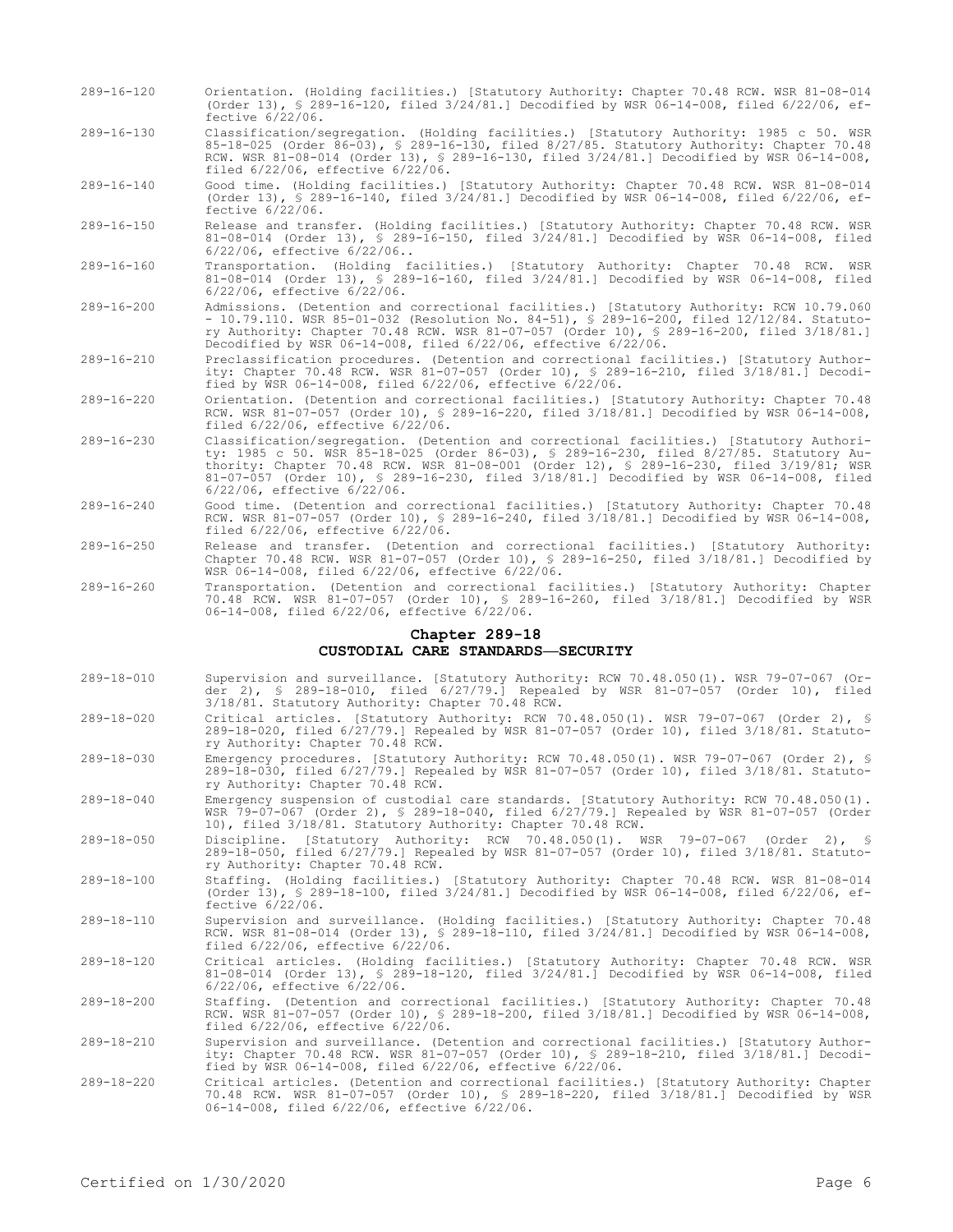## **Chapter 289-19 CUSTODIAL CARE STANDARDS—PRISONER CONDUCT**

- 289-19-010 Introduction. [Statutory Authority: Chapter 70.48 RCW. WSR 81-08-014 (Order 13), § 289-19-010, filed 3/24/81.] Decodified by WSR 06-14-008, filed 6/22/06, effective 6/22/06.
- 289-19-100 Prisoner rights. (Holding facilities.) [Statutory Authority: Chapter 70.48 RCW. WSR 81-08-014 (Order 13), § 289-19-100, filed 3/24/81.] Decodified by WSR 06-14-008, filed 6/22/06, effective 6/22/06.
- 289-19-110 Prisoner rules of conduct. (Holding facilities.) [Statutory Authority: RCW 70.48.050 (3)(c). WSR 84-21-042 (Order 84-50), § 289-19-110, filed 10/12/84. Statutory Authority: Chapter 70.48 RCW. WSR 81-08-014 (Order 13), § 289-19-110, filed 3/24/81.] Decodified by WSR 06-14-008, filed 6/22/06, effective 6/22/06.
- 289-19-120 Discipline. (Holding facilities.) [Statutory Authority: Chapter 70.48 RCW. WSR 81-08-014 (Order 13), § 289-19-120, filed 3/24/81.] Decodified by WSR 06-14-008, filed 6/22/06, effective 6/22/06.
- 289-19-130 Grievance procedures. (Holding facilities.) [Statutory Authority: Chapter 70.48 RCW. WSR 81-08-014 (Order 13), § 289-19-130, filed 3/24/81.] Decodified by WSR 06-14-008, filed 6/22/06, effective 6/22/06.
- 289-19-200 Prisoner rights. (Detention and correctional facilities.) [Statutory Authority: Chapter 70.48 RCW. WSR 81-07-057 (Order 10), § 289-19-200, filed 3/18/81.] Decodified by WSR 06-14-008, filed 6/22/06, effective 6/22/06.
- 289-19-210 Prisoner rules of conduct. (Detention and correctional facilities.) [Statutory Authority: Chapter 70.48 RCW. WSR 81-07-057 (Order 10), § 289-19-210, filed 3/18/81.] Decodified by WSR 06-14-008, filed 6/22/06, effective 6/22/06.
- 289-19-220 Discipline. (Detention and correctional facilities.) [Statutory Authority: RCW 70.48.050 (3)(c). WSR 84-21-042 (Order 84-50), § 289-19-220, filed 10/12/84. Statutory Authority: Chapter 70.48 RCW. WSR 81-07-057 (Order 10), § 289-19-220, filed 3/18/81.] Decodified by WSR 06-14-008, filed 6/22/06, effective 6/22/06.
- 289-19-230 Grievance procedures. (Detention and correctional facilities.) [Statutory Authority: Chapter 70.48 RCW. WSR 81-07-057 (Order 10), § 289-19-230, filed 3/18/81.] Decodified by WSR 06-14-008, filed 6/22/06, effective 6/22/06.

#### **Chapter 289-20**

#### **CUSTODIAL CARE STANDARDS—HEALTH AND WELFARE**

- 289-20-010 Health care. [Statutory Authority: RCW 70.48.050(1). WSR 79-07-067 (Order 2), § 289-20-010, filed 6/27/79.] Repealed by WSR 81-07-057 (Order 10), filed 3/18/81. Statutory Authority: Chapter 70.48 RCW.
- 289-20-020 Food. [Statutory Authority: RCW 70.48.050(1). WSR 79-07-067 (Order 2), § 289-20-020, filed 6/27/79.] Repealed by WSR 81-07-057 (Order 10), filed 3/18/81. Statutory Authority: Chapter 70.48 RCW.
- 289-20-030 Clothing, bedding and personal items. [Statutory Authority: RCW 70.48.050(1). 79-07-067 (Order 2), § 289-20-030, filed 6/27/79.] Repealed by WSR 81-07-057 (Order 10), filed 3/18/81. Statutory Authority: Chapter 70.48 RCW.
- 289-20-040 Sanitation. [Statutory Authority: RCW 70.48.050(1). WSR 79-07-067 (Order 2), § 289-20-040, filed 6/27/79.] Repealed by WSR 81-07-057 (Order 10), filed 3/18/81. Statutory Authority: Chapter 70.48 RCW.
- 289-20-050 Fire suppression. [Statutory Authority: RCW 70.48.050(1). WSR 79-07-067 (Order 2), § 289-20-050, filed 6/27/79.] Repealed by WSR 81-07-057 (Order 10), filed 3/18/81. Statutory Authority: Chapter 70.48 RCW.
- 289-20-100 Written procedures for medical services. (Holding facilities.) [Statutory Authority: Chapter 70.48 RCW. WSR 81-08-014 (Order 13), § 289-20-100, filed 3/24/81.] Decodified by WSR 06-14-008, filed 6/22/06, effective 6/22/06.
- 289-20-105 Health care policies and procedures. (Holding facilities.) [Statutory Authority: Chapter 70.48 RCW. WSR 81-08-014 (Order 13), § 289-20-105, filed 3/24/81.] Decodified by WSR 06-14-008, filed 6/22/06, effective 6/22/06.
- 289-20-110 Health screening. (Holding facilities.) [Statutory Authority: Chapter 70.48 RCW. WSR 81-08-014 (Order 13), § 289-20-110, filed 3/24/81.] Decodified by WSR 06-14-008, filed 6/22/06, effective 6/22/06.
- 289-20-120 Access to health care. (Holding facilities.) [Statutory Authority: Chapter 70.48 RCW. WSR 81-08-014 (Order 13), § 289-20-120, filed 3/24/81.] Decodified by WSR 06-14-008, filed 6/22/06, effective 6/22/06.
- 289-20-130 Health care training. (Holding facilities.) [Statutory Authority: Chapter 70.48 RCW. WSR 81-08-014 (Order 13), § 289-20-130, filed 3/24/81.] Decodified by WSR 06-14-008, filed 6/22/06, effective 6/22/06.

289-20-140 Medications control. (Holding facilities.) [Statutory Authority: Chapter 70.48 RCW. WSR 81-08-014 (Order 13), § 289-20-140, filed 3/24/81.] Decodified by WSR 06-14-008, filed 6/22/06, effective 6/22/06.

- 289-20-150 Health care records. (Holding facilities.) [Statutory Authority: Chapter 70.48 RCW. WSR 81-08-014 (Order 13), § 289-20-150, filed 3/24/81.] Decodified by WSR 06-14-008, filed 6/22/06, effective 6/22/06.
- 289-20-160 Special medical issues. (Holding facilities.) [Statutory Authority: Chapter 70.48 RCW. WSR 81-08-014 (Order 13), § 289-20-160, filed 3/24/81.] Decodified by WSR 06-14-008, filed 6/22/06, effective 6/22/06.
- 289-20-165 Access to facilities. (Holding facilities.) [Statutory Authority: Chapter 70.48 RCW. WSR 81-08-014 (Order 13), § 289-20-165, filed 3/24/81.] Decodified by WSR 06-14-008, filed 6/22/06, effective 6/22/06.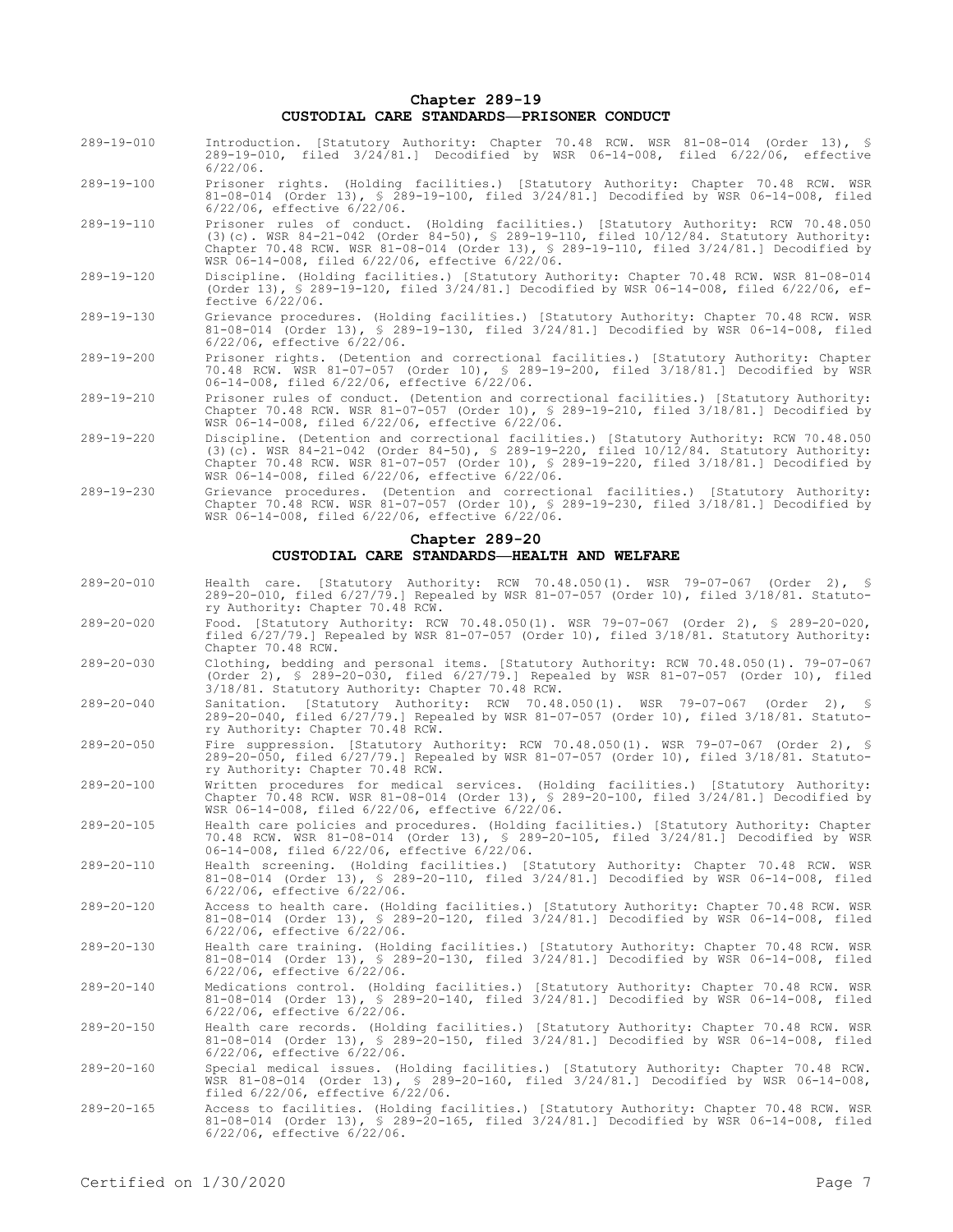- 289-20-170 Food. (Holding facilities.) [Statutory Authority: RCW 70.48.050 (1)(a). WSR 81-22-068 (Order 19), § 289-20-170, filed 11/4/81. Statutory Authority: Chapter 70.48 RCW. WSR 81-08-014 (Order 13), § 289-20-170, filed 3/24/81.] Decodified by WSR 06-14-008, filed 6/22/06, effective 6/22/06.
- 289-20-180 Clothing, bedding and personal items. (Holding facilities.) [Statutory Authority: RCW 70.48.050 (1)(a). WSR 81-22-068 (Order 19), § 289-20-180, filed 11/4/81. Statutory Authority: Chapter 70.48 RCW. WSR 81-08-014 (Order 13), § 289-20-180, filed 3/24/81.] Decodified by WSR 06-14-008, filed 6/22/06, effective 6/22/06.
- 289-20-190 Sanitation. (Holding facilities.) [Statutory Authority: Chapter 70.48 RCW. WSR 81-08-014 (Order 13), § 289-20-190, filed 3/24/81.] Decodified by WSR 06-14-008, filed 6/22/06, effective 6/22/06.
- 289-20-200 Responsible physician and licensed staff. (Detention and correctional facilities.) [Statutory Authority: Chapter 70.48 RCW. WSR 81-07-057 (Order 10), § 289-20-200, filed 3/18/81.] Decodified by WSR 06-14-008, filed 6/22/06, effective 6/22/06.
- 289-20-205 Health care policies and procedures. (Detention and correctional facilities.) [Statutory Authority: RCW 70.48.050(1) and 70.48.070(4). WSR 82-04-088 (Order 22), § 289-20-205, filed 2/3/82. Statutory Authority: Chapter 70.48 RCW. WSR 81-07-057 (Order 10), § 289-20-205, filed 3/18/81.] Decodified by WSR 06-14-008 6, filed 6/22/06, effective 6/22/06.
- 289-20-210 Health screening. (Detention and correctional facilities.) [Statutory Authority: RCW 70.48.050(1) and 70.48.070(4). WSR 82-04-088 (Order 22), § 289-20-210, filed 2/3/82. Statutory Authority: Chapter 70.48 RCW. WSR 81-07-057 (Order 10), § 289-20-210, filed 3/18/81.] Decodified by WSR 06-14-008, filed 6/22/06, effective 6/22/06.
- 289-20-220 Access to health care. (Detention and correctional facilities.) [Statutory Authority: Chapter 70.48 RCW. WSR 81-07-057 (Order 10), § 289-20-220, filed 3/18/81.] Decodified by WSR 06-14-008, filed 6/22/06, effective 6/22/06.
- 289-20-230 Health care training. (Detention and correctional facilities.) [Statutory Authority: Chapter 70.48 RCW. WSR 81-07-057 (Order 10), § 289-20-230, filed 3/18/81.] Decodified by WSR 06-14-008, filed 6/22/06, effective 6/22/06.
- 289-20-240 Medications control. (Detention and correctional facilities.) [Statutory Authority: Chapter 70.48 RCW. WSR 81-07-057 (Order 10), § 289-20-240, filed 3/18/81.] Decodified by WSR 06-14-008, filed 6/22/06, effective 6/22/06.
- 289-20-250 Health care records. (Detention and correctional facilities.) [Statutory Authority: Chapter 70.48 RCW. WSR 81-07-057 (Order 10), § 289-20-250, filed 3/18/81.] Decodified by WSR 06-14-008, filed 6/22/06, effective 6/22/06.
- 289-20-260 Special medical issues. (Detention and correctional facilities.) [Statutory Authority: RCW 70.48.050 (1)(a). WSR 81-22-068 (Order 19), § 289-20-260, filed 11/4/81. Statutory Authority: Chapter 70.48 RCW. WSR 81-07-057 (Order 10), § 289-20-260, filed 3/18/81.] Decodified by WSR 06-14-008, filed 6/22/06, effective 6/22/06.
- 289-20-265 Access to facilities. (Detention and correctional facilities.) [Statutory Authority: Chapter 70.48 RCW. WSR 81-07-057 (Order 10), § 289-20-265, filed 3/18/81.] Decodified by WSR 06-14-008, filed 6/22/06, effective 6/22/06.
- 289-20-270 Food. (Detention and correctional facilities.) [Statutory Authority: RCW 70.48.050 (1)(a). WSR 81-22-068 (Order 19), § 289-20-270, filed 11/4/81. Statutory Authority: Chapter 70.48 RCW. WSR 81-07-057 (Order 10), § 289-20-270, filed 3/18/81.] Decodified by WSR 06-14-008, filed 6/22/06, effective 6/22/06.
- 289-20-280 Clothing, bedding and personal items. (Detention and correctional facilities.) [Statutory Authority: Chapter 70.48 RCW. WSR 81-07-057 (Order 10), § 289-20-280, filed 3/18/81.] Decodified by WSR 06-14-008, filed 6/22/06, effective 6/22/06.
- 289-20-290 Sanitation. (Detention and correctional facilities.) [Statutory Authority: Chapter 70.48 RCW. WSR 81-07-057 (Order 10), § 289-20-290, filed 3/18/81.] Decodified by WSR 06-14-008, filed 6/22/06, effective 6/22/06.

# **Chapter 289-22**

# **CUSTODIAL CARE STANDARDS—SERVICES AND PROGRAMS**

- 289-22-010 Services. [Statutory Authority: RCW 70.48.050(1). WSR 79-07-067 (Order 2), § 289-22-010, filed 6/27/79.] Repealed by WSR 81-07-057 (Order 10), filed 3/18/81. Statutory Authority: Chapter 70.48 RCW.
- 289-22-020 Programs. [Statutory Authority: RCW 70.48.050(1). WSR 79-07-067 (Order 2), § 289-22-020, filed 6/27/79.] Repealed by WSR 81-07-057 (Order 10), filed 3/18/81. Statutory Authority: Chapter 70.48 RCW.
- 289-22-100 Services. (Holding facilities.) [Statutory Authority: Chapter 70.48 RCW. WSR 81-08-014 (Order 13), § 289-22-100, filed 3/24/81.] Decodified by WSR 06-14-008, filed 6/22/06, effective 6/22/06.
- 289-22-110 Programs. (Holding facilities.) [Statutory Authority: Chapter 70.48 RCW. WSR 81-08-014 (Order 13), § 289-22-110, filed 3/24/81.] Decodified by WSR 06-14-008, filed 6/22/06, effective 6/22/06.
- 289-22-200 Services. (Detention and correctional facilities.) [Statutory Authority: RCW 70.48.050 (3)(c). WSR 84-21-042 (Order 84-50), § 289-22-200, filed 10/12/84. Statutory Authority: Chapter 70.48 RCW. WSR 81-07-057 (Order 10), § 289-22-200, filed 3/18/81.] Decodified by WSR 06-14-008, filed 6/22/06, effective 6/22/06.
- 289-22-210 Programs. (Detention and correctional facilities.) [Statutory Authority: Chapter 70.48 RCW. WSR 81-07-057 (Order 10), § 289-22-210, filed 3/18/81.] Decodified by WSR 06-14-008, filed 6/22/06, effective 6/22/06.

## **Chapter 289-24 CUSTODIAL CARE STANDARDS—COMMUNICATIONS**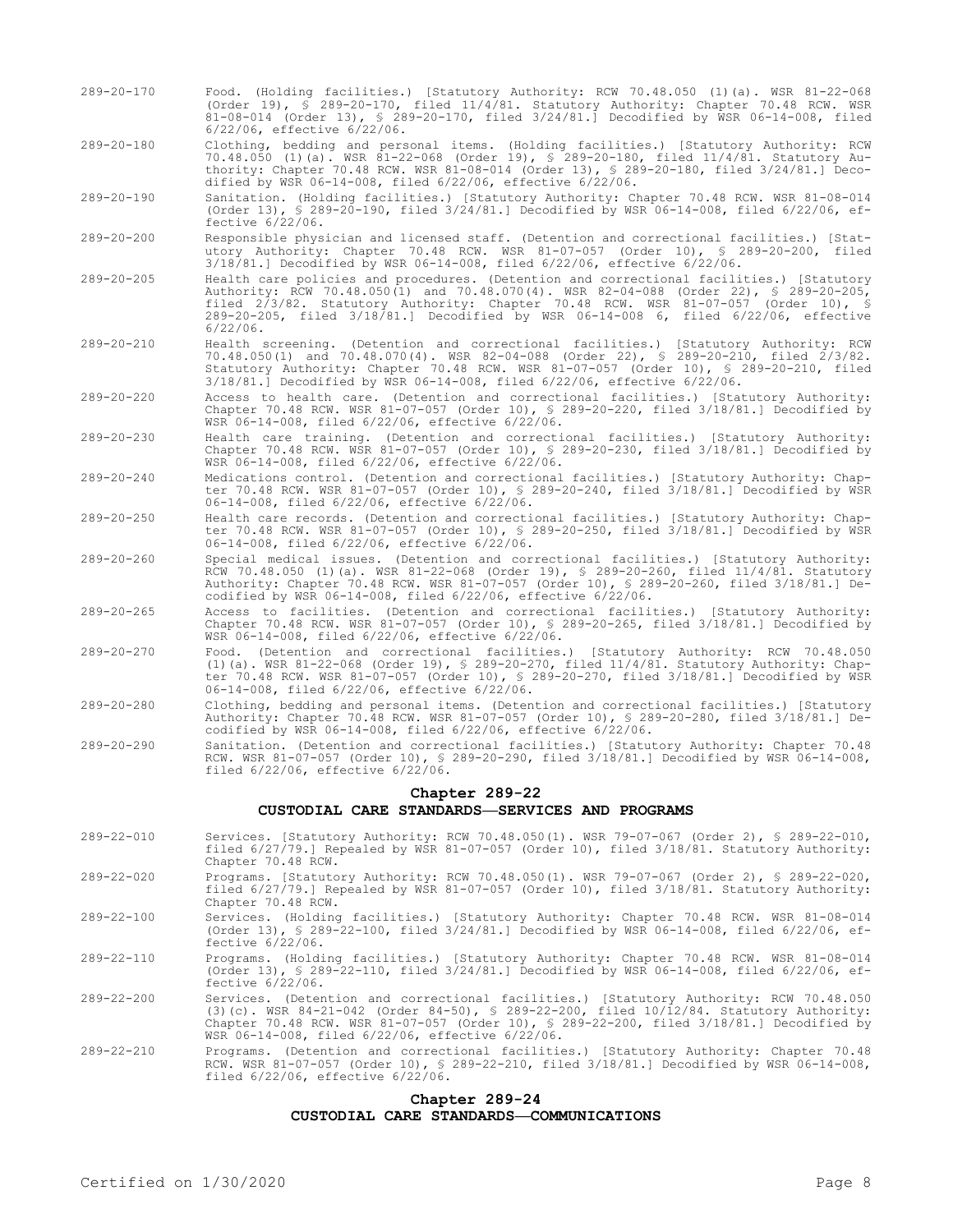- 289-24-010 Introduction. [Statutory Authority: Chapter 70.48 RCW. Readopted by WSR 81-08-014 (Order 13), § 289-24-010, filed 3/24/81. Prior: Repealed by WSR 81-07-057 (Order 10), filed 3/18/81. Statutory Authority: RCW 70.48.050(1). WSR 79-07-067 (Order 2), § 289-24-010, filed 6/27/79.] Decodified by WSR 06-14-008, filed 6/22/06, effective 6/22/06.
- 289-24-020 Communication with staff. [Statutory Authority: RCW 70.48.050(1). WSR 79-07-067 (Order 2), § 289-24-020, filed 6/27/79.] Repealed by WSR 81-07-057 (Order 10), filed 3/18/81. Statutory Authority: Chapter 70.48 RCW.

289-24-030 Telephone usage. [Statutory Authority: RCW 70.48.050(1). WSR 79-07-067 (Order 2), § 289-24-030, filed 6/27/79.] Repealed by WSR 81-07-057 (Order 10), filed 3/18/81. Statutory Authority: Chapter 70.48 RCW.

- 289-24-040 Mail. [Statutory Authority: RCW 70.48.050(1). WSR 79-07-067 (Order 2), § 289-24-040, filed 6/27/79.] Repealed by WSR 81-07-057 (Order 10), filed 3/18/81. Statutory Authority: Chapter 70.48 RCW.
- 289-24-050 Visitation. [Statutory Authority: RCW 70.48.050(1). WSR 79-07-067 (Order 2), § 289-24-050, filed 6/27/79.] Repealed by WSR 81-07-057 (Order 10), filed 3/18/81. Statutory Authority: Chapter 70.48 RCW.
- 289-24-100 Telephone usage. (Holding facilities.) [Statutory Authority: Chapter 70.48 RCW. WSR 81-08-014 (Order 13), § 289-14-100, filed 3/24/81.] Decodified by WSR 06-14-008, filed 6/22/06, effective 6/22/06.
- 289-24-110 Mail. (Holding facilities.) [Statutory Authority: Chapter 70.48 RCW. WSR 81-08-014 (Order 13), § 289-24-110, filed 3/24/81.] Decodified by WSR 06-14-008, filed 6/22/06, effective 6/22/06.
- 289-24-120 Visitation. (Holding facilities.) [Statutory Authority: Chapter 70.48 RCW. WSR 81-08-014 (Order 13), § 289-24-120, filed 3/24/81.] Decodified by WSR 06-14-008, filed 6/22/06, effective 6/22/06.
- 289-24-200 Telephone usage. (Detention and correctional facilities.) [Statutory Authority: Chapter 70.48 RCW. WSR 81-07-057 (Order 10), § 289-24-200, filed 3/18/81.] Decodified by WSR 06-14-008, filed 6/22/06, effective 6/22/06.
- 289-24-210 Mail. (Detention and correctional facilities.) [Statutory Authority: Chapter 70.48 RCW. WSR 81-07-057 (Order 10), § 289-24-210, filed 3/18/81.] Decodified by WSR 06-14-008, filed 6/22/06, effective 6/22/06.
- 289-24-220 Visitation. (Detention and correctional facilities.) [Statutory Authority: Chapter 70.48 RCW. WSR 81-07-057 (Order 10), § 289-24-220, filed 3/18/81.] Decodified by WSR 06-14-008, filed 6/22/06, effective 6/22/06.

# **Chapter 289-26**

# **CUSTODIAL CARE STANDARDS FOR SPECIAL DETENTION FACILITIES**

- 289-26-005 Introduction to custodial care standards for special detention facilities. [Statutory Authority: RCW 70.48.050 (3)(c) and 1984 c 110 § 7. WSR 84-21-043 (Order 84-51), § 289-26-005, filed 10/12/84.] Decodified by WSR 06-14-008, filed 6/22/06, effective 6/22/06.
- 289-26-100 General administration. [Statutory Authority: RCW 70.48.050 (3)(c) and 1984 c 110 § 7. WSR 84-21-043 (Order 84-51), § 289-26-100, filed 10/12/84.] Decodified by WSR 06-14-008, filed 6/22/06, effective 6/22/06.
- 289-26-120 Training. [Statutory Authority: RCW 70.48.050 (3)(c) and 1984 c 110 § 7. WSR 84-21-043 (Order 84-51), § 289-26-120, filed 10/12/84.] Decodified by WSR 06-14-008, filed 6/22/06, effective 6/22/06.
- 289-26-130 Records. [Statutory Authority: RCW 70.48.050 (3)(c) and 1984 c 110 § 7. WSR 84-21-043 (Order 84-51), § 289-26-130, filed 10/12/84.] Decodified by WSR 06-14-008, filed 6/22/06, effective 6/22/06.
- 289-26-200 Emergency procedures. [Statutory Authority: RCW 70.48.050 (3)(c) and 1984 c 110 § 7. WSR 84-21-043 (Order 84-51), § 289-26-200, filed 10/12/84.] Decodified by WSR 06-14-008, filed 6/22/06, effective 6/22/06.
- 289-26-210 Fire prevention and suppression. [Statutory Authority: RCW 70.48.050 (3)(c) and 1984 c 110 § 7. WSR 84-21-043 (Order 84-51), § 289-26-210, filed 10/12/84.] Decodified by WSR 06-14-008, filed 6/22/06, effective 6/22/06.
- 289-26-220 Use of force. [Statutory Authority: RCW 70.48.050 (3)(c) and 1984 c 110 § 7. WSR 84-21-043 (Order 84-51), § 289-26-220, filed 10/12/84.] Decodified by WSR 06-14-008, filed 6/22/06, effective 6/22/06.
- 289-26-300 Capacity. [Statutory Authority: RCW 70.48.050. WSR 86-19-016 (Order 86-07), § 289-26-300, filed 9/9/86; WSR 85-18-024 (Order 86-02), § 289-26-300, filed 8/27/85. Statutory Authority: RCW 70.48.050 (3)(c) and 1984 c 110 § 7. WSR 84-21-043 (Order 84-51), § 289-26-300, filed 10/12/84.] Decodified by WSR 06-14-008, filed 6/22/06, effective 6/22/06.
- 289-26-310 Crowding. [Statutory Authority: RCW 70.48.050 (1)(a) and 70.48.070. WSR 87-01-113 (Order 86-99), § 289-26-310, filed 12/24/86. Statutory Authority: RCW 70.48.050. WSR 85-18-024 (Order 86-02), § 289-26-310, filed 8/27/85. Statutory Authority: RCW 70.48.050 (3)(c) and 1984 c 110 § 7. WSR 84-21-043 (Order 84-51), § 289-26-310, filed 10/12/84.] Decodified by WSR 06-14-008, filed 6/22/06, effective 6/22/06.
- 289-26-320 Overcrowding. [Statutory Authority: RCW 70.48.050 (3)(c) and 1984 c 110 § 7. WSR 84-21-043 (Order 84-51), § 289-26-320, filed 10/12/84.] Decodified by WSR 06-14-008, filed 6/22/06, effective 6/22/06.
- 289-26-400 Admissions. [Statutory Authority: RCW 70.48.050 (3)(c) and 1984 c 110 § 7. WSR 84-21-043 (Order 84-51), § 289-26-400, filed 10/12/84.] Decodified by WSR 06-14-008, filed 6/22/06, effective 6/22/06.
- 289-26-410 Low-risk classification. [Statutory Authority: RCW 70.48.050 (3)(c) and 1984 c 110 § 7. WSR 84-21-043 (Order 84-51), § 289-26-410, filed 10/12/84.] Decodified by WSR 06-14-008, filed 6/22/06, effective 6/22/06.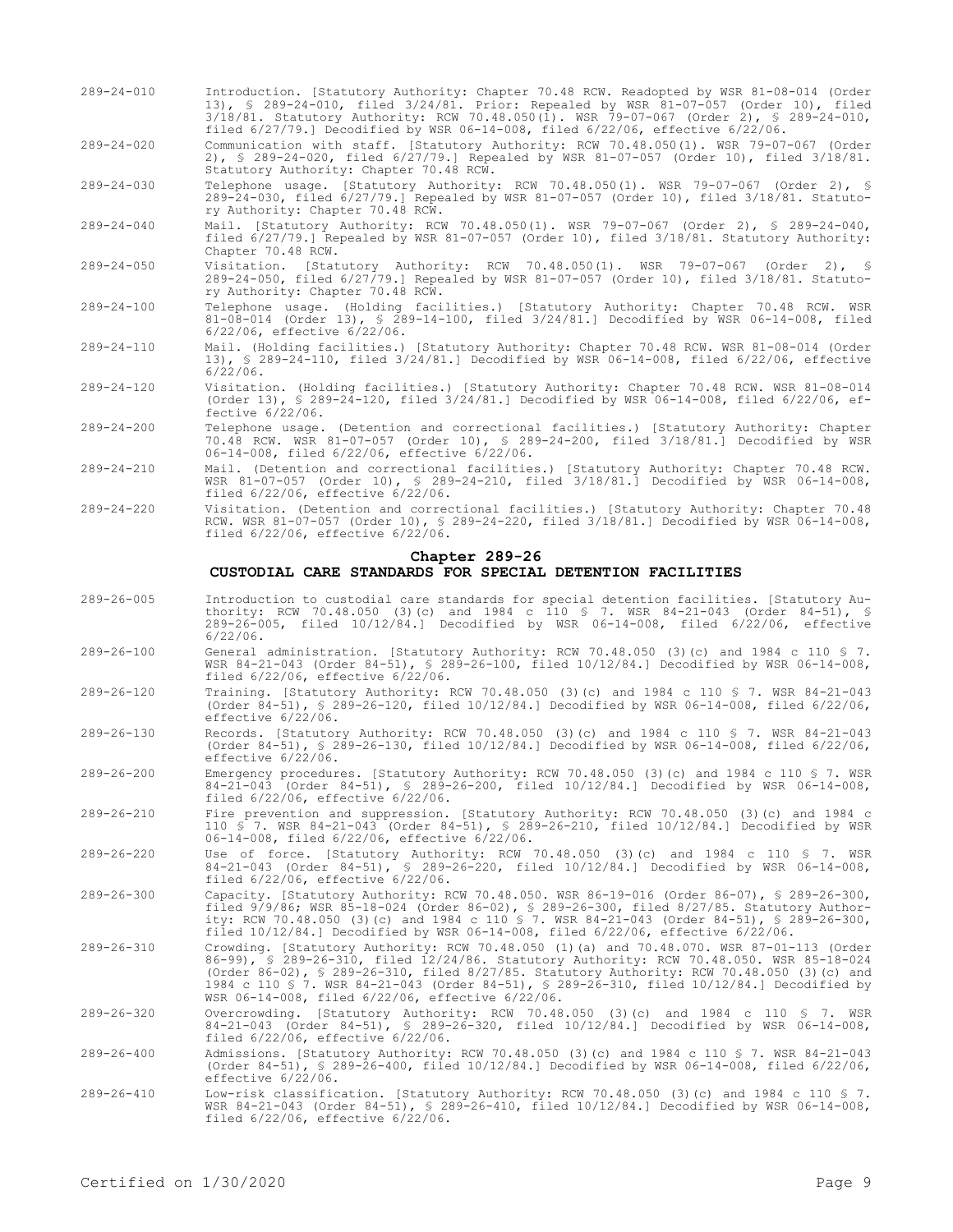effective 6/22/06. 289-26-430 Classification/segregation criteria. [Statutory Authority: 1985 c 50. WSR 85-18-025 (Order 86-03), § 289-26-430, filed 8/27/85. Statutory Authority: RCW 70.48.050 (3)(c) and 1984 c 110 § 7. WSR 84-21-043 (Order 84-51), § 289-26-430, filed 10/12/84.] Decodified by WSR 06-14-008, filed 6/22/06, effective 6/22/06. 289-26-440 Good time. [Statutory Authority: RCW 70.48.050 (3)(c) and 1984 c 110 § 7. WSR 84-21-043 (Order 84-51), § 289-26-440, filed 10/12/84.] Decodified by WSR 06-14-008, filed 6/22/06, effective 6/22/06. 289-26-450 Release and transfer. [Statutory Authority: RCW 70.48.050 (3)(c) and 1984 c 110 § 7. WSR 84-21-043 (Order 84-51), § 289-26-450, filed 10/12/84.] Decodified by WSR 06-14-008, filed 6/22/06, effective 6/22/06. 289-26-460 Transportation. [Statutory Authority: RCW 70.48.050 (3)(c) and 1984 c 110 § 7. WSR 84-21-043 (Order 84-51), § 289-26-460, filed 10/12/84.] Decodified by WSR 06-14-008, filed 6/22/06, effective 6/22/06. 289-26-500 Staffing. [Statutory Authority: RCW 70.48.050 (3)(c) and 1984 c 110 § 7. WSR 84-21-043 (Order 84-51), § 289-26-500, filed 10/12/84.] Decodified by WSR 06-14-008, filed 6/22/06, effective 6/22/06. 289-26-510 Supervision and surveillance. [Statutory Authority: RCW 70.48.050 (3)(c) and 1984 c 110 § 7. WSR 84-21-043 (Order 84-51), § 289-26-510, filed 10/12/84.] Decodified by WSR 06-14-008, filed 6/22/06, effective 6/22/06. 289-26-520 Critical articles. [Statutory Authority: RCW 70.48.050 (3)(c) and 1984 c 110 § 7. WSR 84-21-043 (Order 84-51), § 289-26-520, filed 10/12/84.] Decodified by WSR 06-14-008, filed 6/22/06, effective 6/22/06. 289-26-600 Introduction. [Statutory Authority: RCW 70.48.050 (3)(c) and 1984 c 110 § 7. WSR 84-21-043 (Order 84-51), § 289-26-600, filed 10/12/84.] Decodified by WSR 06-14-008, filed 6/22/06, effective 6/22/06. 289-26-610 Prisoner rights. [Statutory Authority: RCW 70.48.050 (3)(c) and 1984 c 110 § 7. WSR 84-21-043 (Order 84-51), § 289-26-610, filed 10/12/84.] Decodified by WSR 06-14-008, filed 6/22/06, effective 6/22/06. 289-26-620 Prisoner rules of conduct. [Statutory Authority: RCW 70.48.050 (3)(c) and 1984 c 110 § 7. WSR 84-21-043 (Order 84-51), § 289-26-620, filed 10/12/84.] Decodified by WSR 06-14-008, filed 6/22/06, effective 6/22/06. 289-26-630 Discipline. [Statutory Authority: RCW 70.48.050 (3)(c) and 1984 c 110 § 7. WSR 84-21-043 (Order 84-51), § 289-26-630, filed 10/12/84.] Decodified by WSR 06-14-008, filed 6/22/06, effective 6/22/06. 289-26-640 Grievance procedures. [Statutory Authority: RCW 70.48.050 (3)(c) and 1984 c 110 § 7. WSR 84-21-043 (Order 84-51), § 289-26-640, filed 10/12/84.] Decodified by WSR 06-14-008, filed 6/22/06, effective 6/22/06. 289-26-700 Written procedures for medical services. [Statutory Authority: RCW 70.48.050 (3)(c) and 1984 c 110 § 7. WSR 84-21-043 (Order 84-51), § 289-26-700, filed 10/12/84.] Decodified by WSR 06-14-008, filed 6/22/06, effective 6/22/06. 289-26-705 Health care policies and procedures. [Statutory Authority: RCW 70.48.050 (3)(c) and 1984 c 110 § 7. WSR 84-21-043 (Order 84-51), § 289-26-705, filed 10/12/84.] Decodified by WSR 06-14-008, filed 6/22/06, effective 6/22/06. 289-26-710 Health screening. [Statutory Authority: RCW 70.48.050 (3)(c) and 1984 c 110 § 7. WSR 84-21-043 (Order 84-51), § 289-26-710, filed 10/12/84.] Decodified by WSR 06-14-008, filed 6/22/06, effective 6/22/06. 289-26-720 Access to health care. [Statutory Authority: RCW 70.48.050 (3)(c) and 1984 c 110 § 7. WSR 84-21-043 (Order 84-51), § 289-26-720, filed 10/12/84.] Decodified by WSR 06-14-008, filed 6/22/06, effective 6/22/06. 289-26-730 Health care training. [Statutory Authority: RCW 70.48.050 (3)(c) and 1984 c 110 § 7. WSR 84-21-043 (Order 84-51), § 289-26-730, filed 10/12/84.] Decodified by WSR 06-14-008, filed 6/22/06, effective 6/22/06. 289-26-735 Public health. [Statutory Authority: RCW 70.48.050 (3)(c) and 1984 c 110 § 7. WSR 84-21-043 (Order 84-51), § 289-26-735, filed 10/12/84.] Decodified by WSR 06-14-008, filed 6/22/06, effective 6/22/06. 289-26-740 Medications control. [Statutory Authority: RCW 70.48.050 (3)(c) and 1984 c 110 § 7. WSR 84-21-043 (Order 84-51), § 289-26-740, filed 10/12/84.] Decodified by WSR 06-14-008, filed 6/22/06, effective 6/22/06. 289-26-750 Health care records. [Statutory Authority: RCW 70.48.050 (3)(c) and 1984 c 110 § 7. WSR 84-21-043 (Order 84-51), § 289-26-750, filed 10/12/84.] Decodified by WSR 06-14-008, filed 6/22/06, effective 6/22/06. 289-26-760 Special medical issues. [Statutory Authority: RCW 70.48.050 (3)(c) and 1984 c 110 § 7. WSR 84-21-043 (Order 84-51), § 289-26-760, filed 10/12/84.] Decodified by WSR 06-14-008, filed 6/22/06, effective 6/22/06. 289-26-765 Access to facilities. [Statutory Authority: RCW 70.48.050 (3)(c) and 1984 c 110 § 7. WSR 84-21-043 (Order 84-51), § 289-26-765, filed 10/12/84.] Decodified by WSR 06-14-008, filed 6/22/06, effective 6/22/06. 289-26-770 Food. [Statutory Authority: RCW 70.48.050 (3)(c) and 1984 c 110 § 7. WSR 84-21-043 (Order 84-51), § 289-26-770, filed 10/12/84.] Decodified by WSR 06-14-008, filed 6/22/06, effective 6/22/06. 289-26-780 Clothing, bedding and personal items. [Statutory Authority: RCW 70.48.050 (3)(c) and 1984 c 110 § 7. WSR 84-21-043 (Order 84-51), § 289-26-780, filed 10/12/84.] Decodified by WSR 06-14-008, filed 6/22/06, effective 6/22/06. 289-26-790 Sanitation. [Statutory Authority: RCW 70.48.050 (3)(c) and 1984 c 110 § 7. WSR 84-21-043 (Order 84-51), § 289-26-790, filed 10/12/84.] Decodified by WSR 06-14-008, filed 6/22/06, effective  $6/22/06$ .

289-26-420 Orientation. [Statutory Authority: RCW 70.48.050 (3)(c) and 1984 c 110 § 7. WSR 84-21-043

(Order 84-51), § 289-26-420, filed 10/12/84.] Decodified by WSR 06-14-008, filed 6/22/06,